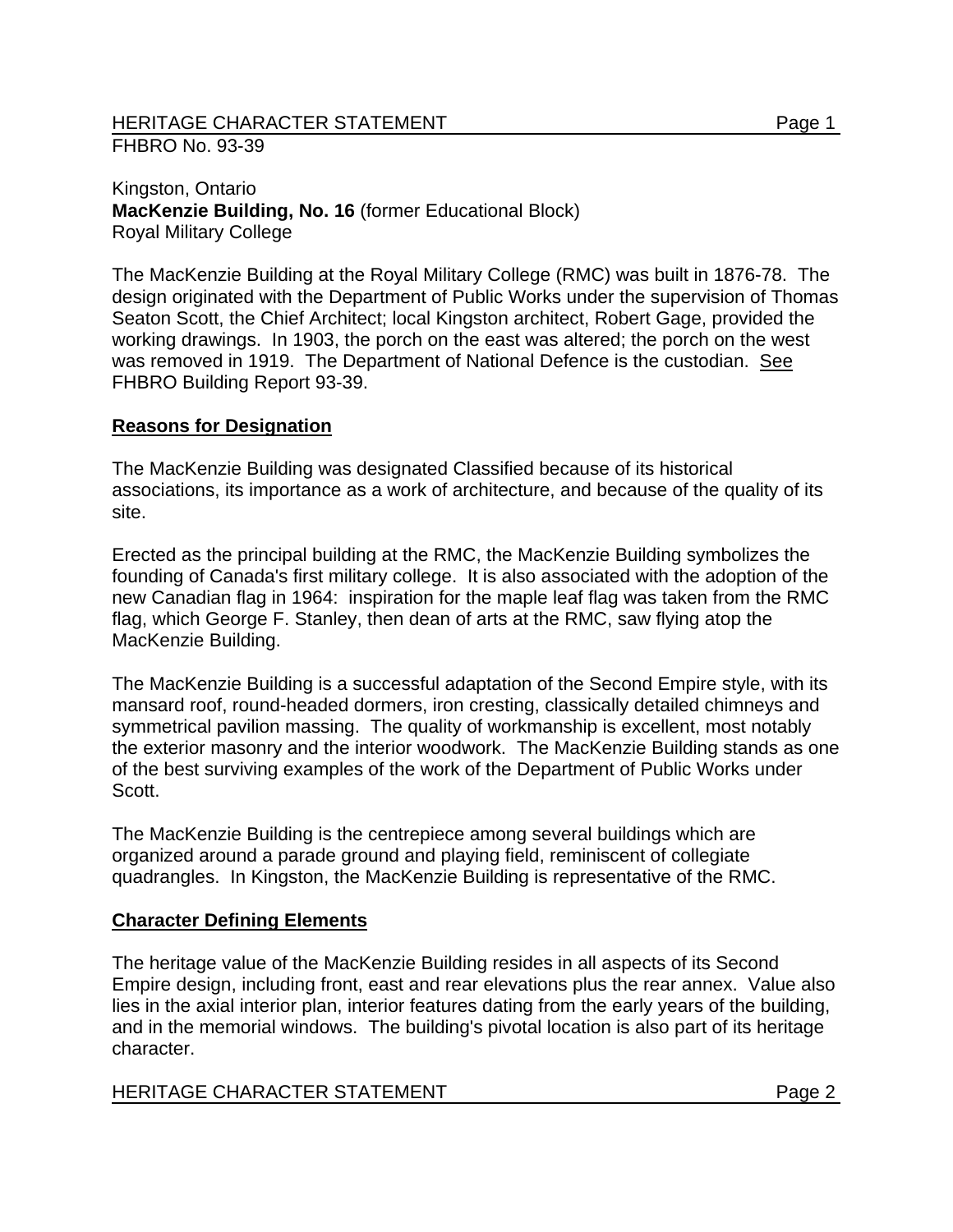FHBRO No. 93-39

Kingston, Ontario **MacKenzie Building, No. 16** (former Educational Block) Royal Military College

The building's symmetrical pavilion massing is typical of the Second Empire style and should not be compromised. The four-storey central tower contains the main entrance, which includes a double-leafed wood-and-glass doorway with iron grilles over the glass panels, a semi-circular transom light and stone quoins and voussoirs surrounding. Restoration of the small stone balcony which used to overhang the main entrance would add to the building's picturesque Victorian appearance.

Five bays to either side of the central tower are punctured by rectangular basement windows with quoins surrounding and two floors of rectangular windows with eartrimmed surrounds. The fenestration pattern extends to the end towers, except that the tower windows are paired. In the third floor of each tower, there is a pair of roundarched windows. The original windows (still seen in the east porch) have been replaced with aluminum sash of different profile from the original, and should be replaced with appropriate units when window replacement is planned.

The limestone walls are ornamented with stringcourses between the floors, pilasters framing the central tower, quoins framing the end towers and with elaborate window surrounds, all of which contribute to the rich Second Empire presentation.

The mansard roof, currently clad in copper, was originally covered in polychromatic slate. Missing or damaged parts of the decorative metal cornice and iron roof cresting should be restored. Classically detailed stone chimneys contribute to the building's distinctive roofline, and should be maintained.

While patterns from the main facade generally continue to the rear, several windows in the rear elevation and annex have been blinded with stone infilling, ventilators or plywood sheets. A program for window maintenance should be instituted to ensure that any future changes to windows are approached in a consistent manner.

The original interior planning of the building survives: the central entrance connects at right angles to a main hallway spanning the length of the building, and a central staircase leads to a similar hallway above. Rich detail distinguishes the interior layout and circulation: Corinthian columns; moulded wood arches; three-foot-high wooden wainscotting and six-panelled wood doors along the hallways; panelled wood embrasures; coved ceilings; magnificent double staircase; decorative iron chandeliers; and memorial stained glass windows. While the top floor is much plainer than the first

HERITAGE CHARACTER STATEMENT FRAGGERAL Page 3

FHBRO No. 93-39